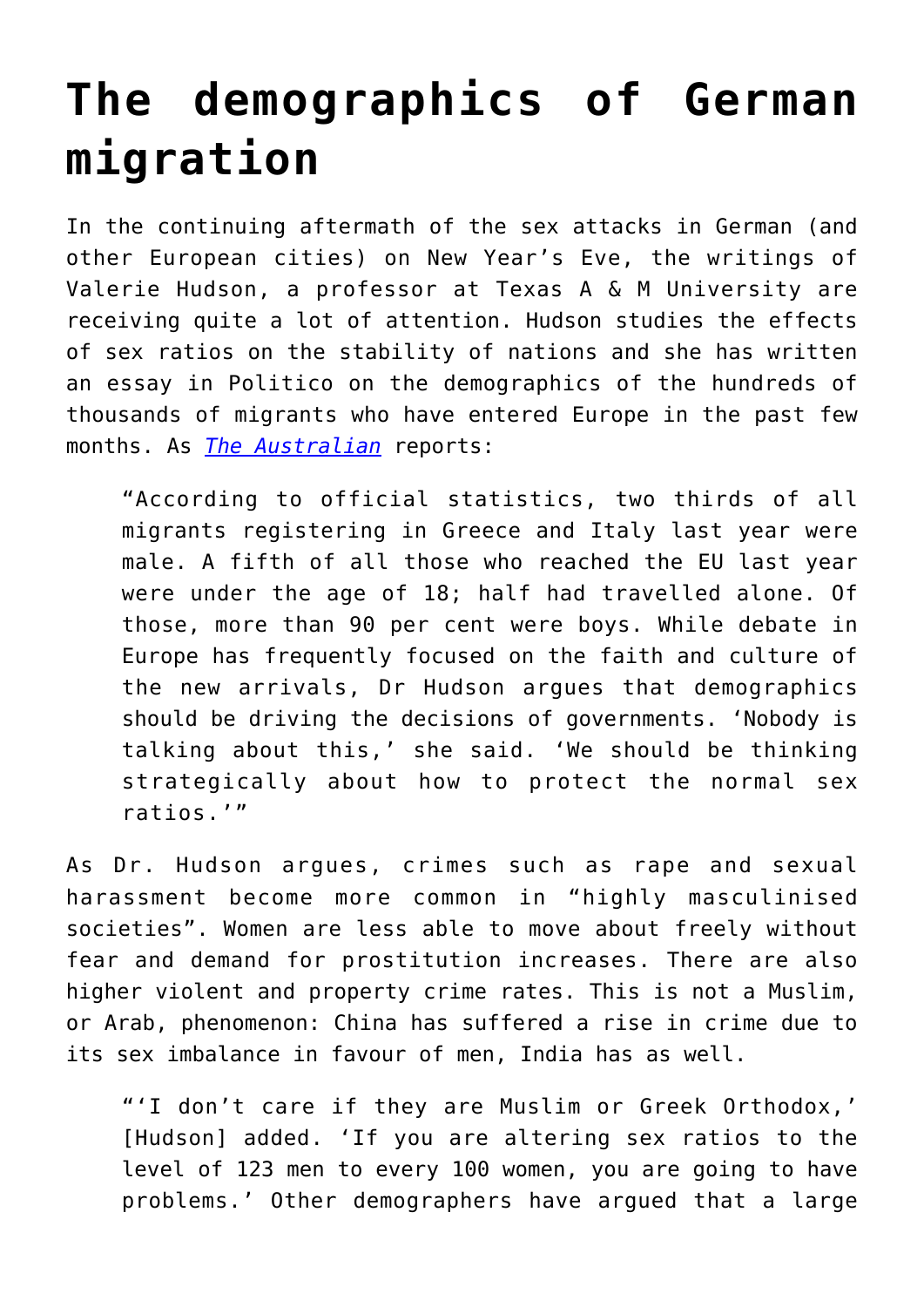young population can be a recipe for revolution. The "youth bulge theory" was frequently cited during the Arab Spring. A larger number of men than women has also been identified as a cause of instability. 'High numbers of males per females tends to be correlated with more violent cultures or societies,' said Barbara Miller, a professor of anthropology and international affairs at George Washington University."

Indeed my first ever post on DID was on that very point (see [here](http://www.mercatornet.com/demography/view/will_gender_imbalance_lead_to_war/8838)).

The problem of sex ratio imbalance due to refugees and migration is particularly noticeable in Sweden, which has taken more migrants as a proportion of its population than any other European country. Hudson has calculated that among the population in Sweden aged 16-17 years old there are now 123 boys for every 100 girls. But the migrants as a whole are predominantly male:

"Of migrants registering in Greece and Italy, 66.2 per cent were male, according to the International Organisation for Migration. This imbalance may be reduced if men succeed in bringing their wives and children to join them. However, the gender disparity among unaccompanied teenage and child migrants is far greater and unlikely to be corrected."

One of those who commented on Hudson's article was Ross Douthat in *[The New York Times](http://www.nytimes.com/2016/01/10/opinion/sunday/germany-on-the-brink.html?action=click&pgtype=Homepage&clickSource=story-heading&module=opinion-c-col-left-region®ion=opinion-c-col-left-region&WT.nav=opinion-c-col-left-region)*. He argued that the current migrant flows to Europe are "uncharted territory". When migration occurs at a modest, steady rate assimilation is given time to "do its work". He continues:

"But if you add a million (or millions) of people, most of them young men, in one short period, you get a very different kind of shift.In the German case the important number here isn't the country's total population,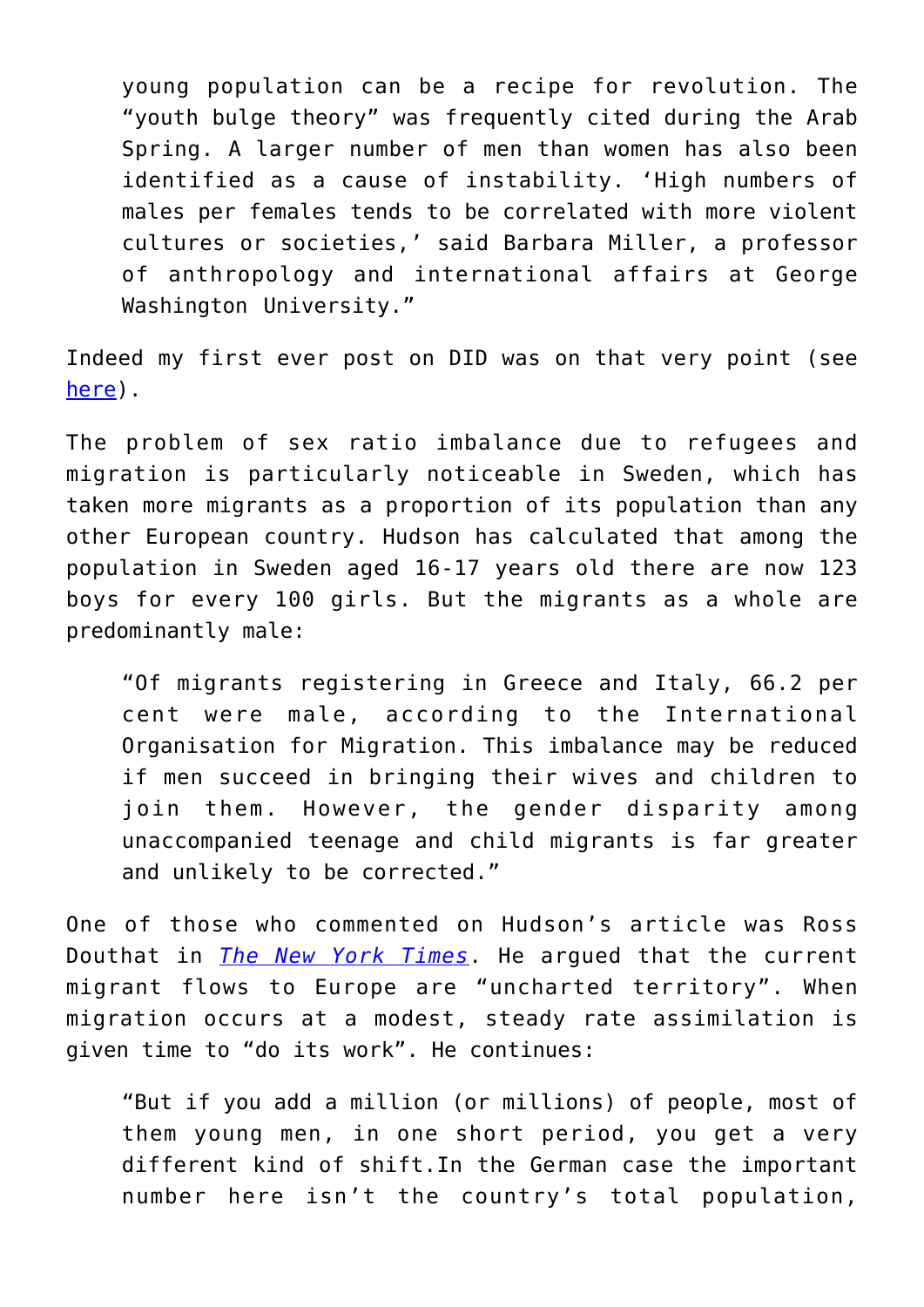currently 82 million. It's the twentysomething population, which was less than 10 million in 2013 (and of course already included many immigrants). In that cohort and every cohort afterward, the current influx could have a transformative effect."

Not only are migrants to Europe overwhelmingly male, but they are also much younger than the societies that they are entering. Although migrants are often [touted as the answer to](http://www.mercatornet.com/demography/view/germany-population-growth-by-immigration/16944) [Germany's demographic decline](http://www.mercatornet.com/demography/view/germany-population-growth-by-immigration/16944) (and attendant economic issues) the problems that introducing such a large, young and male group are many, and following the Cologne attacks, readily apparent. In Douthat's words:

"If you believe that an aging, secularized, heretoforemostly-homogeneous society is likely to peacefully absorb a migration of that size and scale of cultural difference, then you have a bright future as a spokesman for the current German government. You're also a fool."

*This [article](http://www.mercatornet.com/Demography/view/the-demographics-of-german-migration/17422) by Marcus Roberts was originally published on MercatorNet.com under a Creative Commons License. If you enjoyed this article, visit MercatorNet.com for more. ?The views expressed by the author and MercatorNet.com are not necessarily endorsed by this organization and are simply provided as food for thought from Intellectual Takeout.*??

*Image Credit: The Star*

In the continuing aftermath of the sex attacks in German (and other European cities) on New Year's Eve, the writings of Valerie Hudson, a professor at Texas A & M University are receiving quite a lot of attention. Hudson studies the effects of sex ratios on the stability of nations and she has written an essay in Politico on the demographics of the hundreds of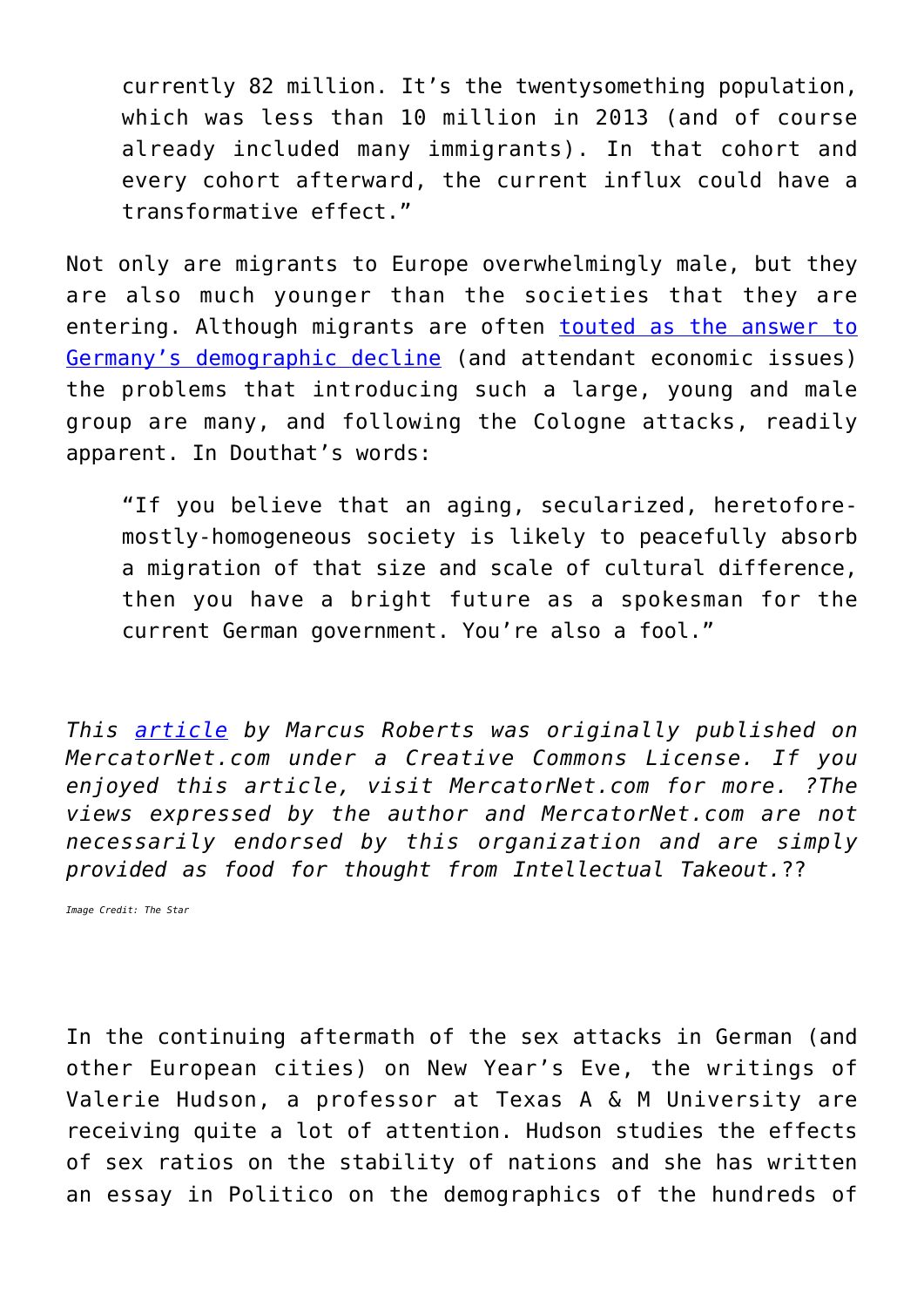thousands of migrants who have entered Europe in the past few months. As [the Australian](http://www.theaustralian.com.au/news/world/the-times/crime-and-disorder-warning-after-influx-of-male-migrants/news-story/9ef5fbbb905b13532a5ec1b4cde653a2) reports:

*"According to official statistics, two thirds of all migrants registering in Greece and Italy last year were male. A fifth of all those who reached the EU last year were under the age of 18; half had travelled alone. Of those, more than 90 per cent were boys.*

*While debate in Europe has frequently focused on the faith and culture of the new arrivals, Dr Hudson argues that demographics should be driving the decisions of governments. 'Nobody is talking about this,' she said. 'We should be thinking strategically about how to protect the normal sex ratios.'"*

As Dr Hudson argues, crimes such as rape and sexual harassment become more common in "highly masculinised societies". Women are less able to move about freely without fear and demand for prostitution increases. There are also higher violent and property crime rates. This is not a Muslim, or Arab, phenomenon: China has suffered a rise in crime due to its sex imbalance in favour of men, India has as well.

*"'I don't care if they are Muslim or Greek Orthodox,' [Hudson] added. 'If you are altering sex ratios to the level of 123 men to every 100 women, you are going to have problems.'*

*Other demographers have argued that a large young population can be a recipe for revolution. The "youth bulge theory" was frequently cited during the Arab Spring.*

*A larger number of men than women has also been identified as a cause of instability. 'High numbers of males per females tends to be correlated with more violent cultures or societies,' said Barbara Miller, a professor of anthropology and international affairs at George Washington University."*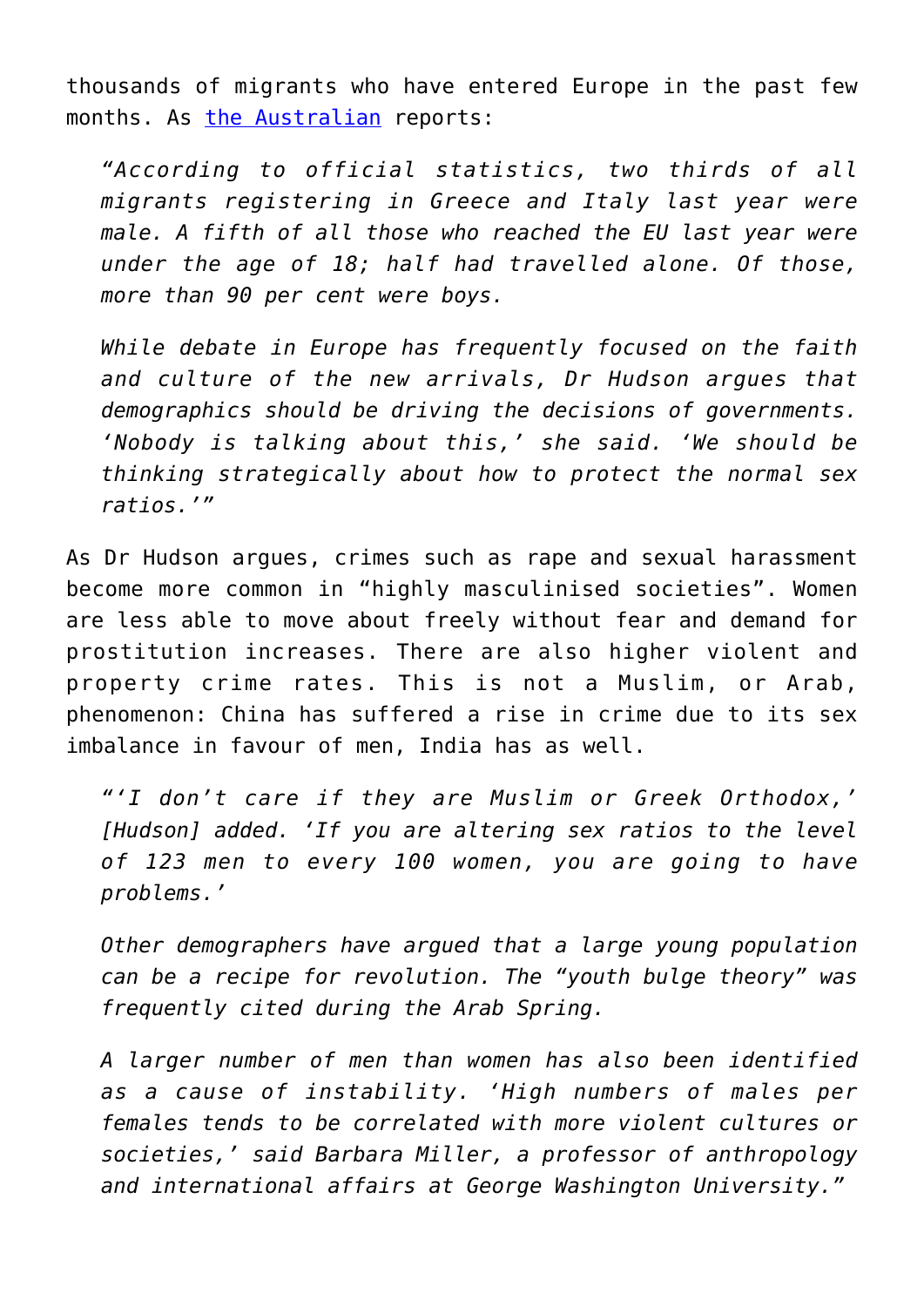Indeed my first ever post on DID was on that very point (see [here\)](http://www.mercatornet.com/demography/view/will_gender_imbalance_lead_to_war/8838).

The problem of sex ratio imbalance due to refugees and migration is particularly noticeable in Sweden, which has taken more migrants as a proportion of its population than any other European country. Hudson has calculated that among the population in Sweden aged 16-17 years old there are now 123 boys for every 100 girls. But the migrants as a whole are predominantly male:

*"Of migrants registering in Greece and Italy, 66.2 per cent were male, according to the International Organisation for Migration. This imbalance may be reduced if men succeed in bringing their wives and children to join them. However, the gender disparity among unaccompanied teenage and child migrants is far greater and unlikely to be corrected."*

One of those who commented on Hudson's article was [Ross](http://www.nytimes.com/2016/01/10/opinion/sunday/germany-on-the-brink.html?action=click&pgtype=Homepage&clickSource=story-heading&module=opinion-c-col-left-region®ion=opinion-c-col-left-region&WT.nav=opinion-c-col-left-region) [Douthat in the New York Times](http://www.nytimes.com/2016/01/10/opinion/sunday/germany-on-the-brink.html?action=click&pgtype=Homepage&clickSource=story-heading&module=opinion-c-col-left-region®ion=opinion-c-col-left-region&WT.nav=opinion-c-col-left-region). He argued that the current migrant flows to Europe are "uncharted territory". When migration occurs at a modest, steady rate assimilation is given time to "do its work". He continues:

*"But if you add a million (or millions) of people, most of them young men, in one short period, you get a very different kind of shift.*

*In the German case the important number here isn't the country's total population, currently 82 million. It's the twentysomething population, which was less than 10 million in 2013 (and of course already included many immigrants). In that cohort and every cohort afterward, the current influx could have a transformative effect."*

Not only are migrants to Europe overwhelmingly male, but they are also much younger than the societies that they are entering. Although migrants are often [touted as the answer to](http://www.mercatornet.com/demography/view/germany-population-growth-by-immigration/16944) [Germany's demographic decline](http://www.mercatornet.com/demography/view/germany-population-growth-by-immigration/16944) (and attendant economic issues)